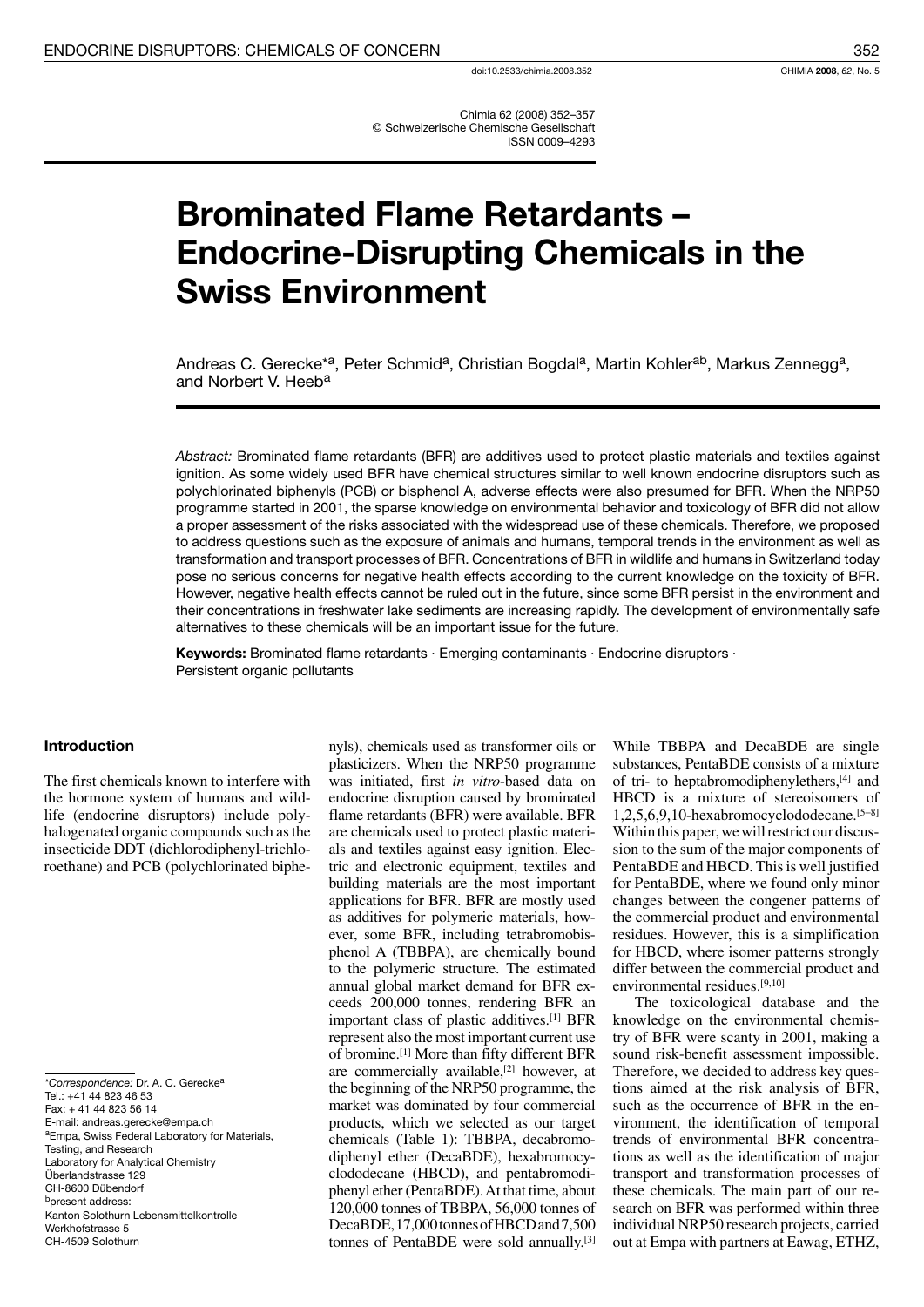Table 1. Chemical structures and main use of the most important brominated flame retardants.

| <b>Flame retardant</b>                                                                                                            | <b>Chemical structure</b>          | <b>Main use</b>                                                                    |  |  |
|-----------------------------------------------------------------------------------------------------------------------------------|------------------------------------|------------------------------------------------------------------------------------|--|--|
| Polybrominated diphenylethers (PBDE)<br>(209 congeners)<br>technical products:<br>PentaBDE: $x + y = 3-7$<br>DecaBDE: $x = y = 5$ | $Br_v$<br>Br.                      | additive flame retardant<br>in polymers for fabrics,<br>furniture, and electronics |  |  |
| Hexabromocyclododecane (HBCD)<br>(16 stereoisomers)                                                                               | Br.<br>Br<br>Br<br>Br<br>Br<br>Br  | additive flame retardant in<br>polystyrene foams                                   |  |  |
| Tetrabromobisphenol A (TBBPA)                                                                                                     | Br-<br>Br<br>HO<br>`OH<br>Br<br>Br | reactive flame retardant in<br>epoxy resins                                        |  |  |

Table 2. Overview on research activities on brominated flame retardants at Empa within NRP50 and other projects

| <b>Research question</b>                 | <b>Activities</b>                                                                                                                                                                                                                                                   | Refs.            |
|------------------------------------------|---------------------------------------------------------------------------------------------------------------------------------------------------------------------------------------------------------------------------------------------------------------------|------------------|
| Analytical chemistry of<br><b>BFR</b>    | - development of trace analytical methods for PentaBDE,<br>DecaBDE, HBCD and TBBPA in biological and abiotic<br>samples (clean-up methods followed by analysis by GC/<br>MS and LC/MS)                                                                              | [11]             |
|                                          | - determination of crystal structures of stereoisomers<br>of 1,2,5,6,9,10-hexabromocyclododecanes present in<br>technical HBCD                                                                                                                                      | $[5 - 8]$        |
| Exposure of human and<br>wildlife to BFR | analysis of muscle tissue of whitefish from plateau lakes,<br>muscle tissue of whitefish from Lake Thun, muscle tissue of<br>brown trout in waste water impacted rivers, muscle tissue of<br>fish from alpine lakes, liver fat of urban foxes, human breast<br>milk | $[11 - 13]$      |
| Concentration of BFR in<br>abiotic media | analysis of air samples (gas and particulate phase), atmo-<br>spheric deposition samples, home and office dust samples,<br>water samples, sewage sludge, compost, lake sediments                                                                                    |                  |
| Temporal trends                          | - analysis of BFR in dated sediment cores<br>- analysis of BFR in current and archived sewage sludge                                                                                                                                                                | $[14]$<br>$[15]$ |
| Transport and<br>transformation          | - regional mass balance of BFR in Lake Thun area<br>- multimedia computer model of mass transfer processes in<br>Lake Thun area                                                                                                                                     |                  |
|                                          | - biologically mediated degradation of DecaBDE, TBBPA<br>and HBCD in anaerobic sewage sludge                                                                                                                                                                        | $[16]$           |
|                                          | - photodegradation of DecaBDE on model soil surfaces                                                                                                                                                                                                                | [17]             |

the University of Zurich, the University of Bern, and the Canton of Bern.

In this article, we will summarize results of our NRP50 projects (Table 2) and combine them with other studies on the occurrence, fate and transport of BFR in Switzerland. The aggregated data are used to identify sources of BFR and discuss the impact of BFR on humans and the environment in Switzerland. We have focussed specially on the discussion of potential endocrine effects of BFR on the basis of the current toxicological database. This database has substantially improved the knowledge of endocrine, neurotoxic and other biological effects

## **BFR in Fish and Other Biological Samples**

Over the past seven years, we collected and analyzed a large number of samples, originating from the aquatic, terrestrial and atmospheric environment (Table 3). Fish are known to accumulate lipophilic persistent compounds. Therefore, they represent a suitable indicator for the pollution of their aquatic environment with BFR. The most illustrative data are concentrations of BFR in fish samples from multiple locations, worldwide (Fig. 1 and 2). Data on BFR concentrations in fish have recently become available globally, enabling comparisons with known hot-spots near industrial sources and with pristine regions without direct anthropogenic input.

In a first study, we analyzed PentaBDE, DecaBDE, HBCD and TBBPA in muscle tissue of whitefish (Coregonus sp.) from ten lakes of the Swiss plateau.<sup>[9,11]</sup> Whereas DecaBDE and TBBPA could not be detected, PentaBDE and HBCD were found in all samples at concentrations ranging from  $36-165$  and from  $25-210$  ng/g lipid weight, respectively. This narrow range between lowest and highest residues are a first indication that in Switzerland environmental contamination with PentaBDE or HBCD originates from multiple diffuse sources and is not caused by a small number of point sources. Contamination by major point sources would result in much larger concentration ranges. This is corroborated by the detection of PentaBDE and HBCD in brown trout caught in ten small rivers downstreams of municipal wastewater treatment plants without major industrial discharge (Table 3). In the very dry summer of 2003, all these rivers were heavily impacted by effluents of the municipal wastewater treatment plants, and these samples represent a worst case scenario with respect to low dilution of the effluent with river water. The concentrations of PentaBDE and HBCD indicate that ordinary municipal wastewater treatment plants and combined sewer overflows are a source of PentaBDE and HBCD. On the other hand, PentaBDE and HBCD were also detected in fish from remote alpine lakes.<sup>[12]</sup> Concentrations were slightly lower than in the white fish from the plateau lakes. Therefore, it became clear that the atmosphere is also a major transport medium for BFR from their sources into the environment.

PentaBDE and HBCD concentrations in Swiss lake fish are more than ten times lower than concentrations near known industrial point sources such as plants producing or processing BFR (Fig. 1 and 2), which corroborates our assumption that there are no major point sources of PentaBDE and HBCD in Switzerland. PentaBDE concentrations in Switzerland are also lower than in North America, which is likely due to the higher use of PentaBDE in North America.<sup>[26]</sup> On the other hand, PentaBDE concentrations in fish from many European rivers and lakes are in the same order of magnitude as in Switzerland. As shown in Fig. 2, concentrations of HBCD in European fish are also comparable to the concentrations we found in Switzerland, with the exception of fish sampled close to known production sites of HBCD.<sup>[10]</sup>. In addition to fish, we collected also data on BFR in urban foxes.[13] Naert et al.<sup>[20]</sup> published data on PentaBDE in Swiss birds (Table 3). For both species, concentra-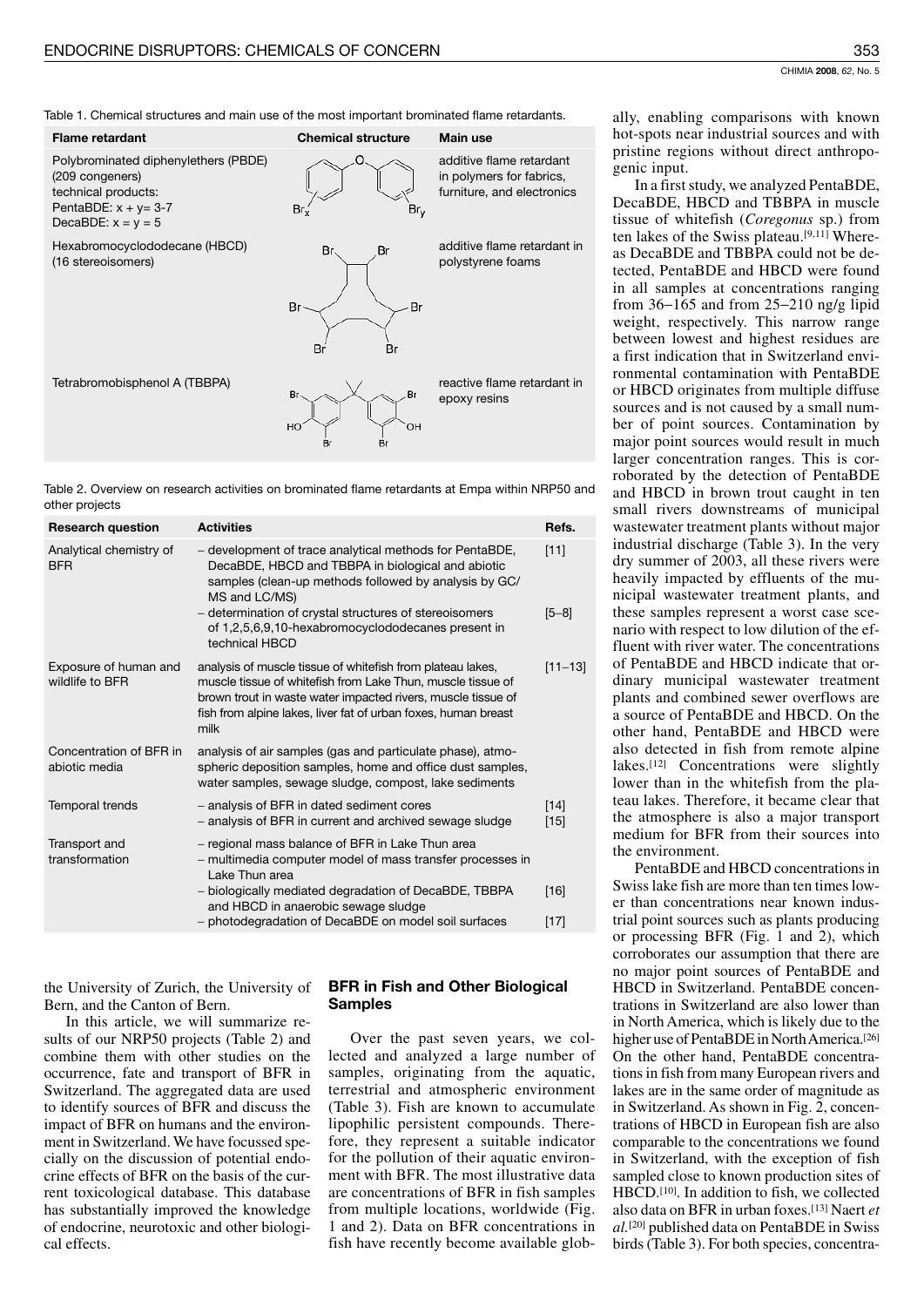354

Table 3. Overview of concentrations of key brominated flame retardants in wildlife, human and abiotic samples from Switzerland

| Sample         |                                                                            | <b>Units</b>      | <b>Number</b><br>of<br>samples<br>(n) | Concentration<br>mean<br>(min-max)                                                                                         |                                |                        | Refs.                   |          |
|----------------|----------------------------------------------------------------------------|-------------------|---------------------------------------|----------------------------------------------------------------------------------------------------------------------------|--------------------------------|------------------------|-------------------------|----------|
|                |                                                                            |                   |                                       | <b>PentaBDE</b>                                                                                                            | <b>DecaBDE</b>                 | <b>HBCD</b>            | <b>TBBPA</b>            |          |
| Fish           | Whitefish <sup>a</sup><br>muscle tissue<br>(plateau lakes)                 | ng/g lw           | $6 - 10^{b}$                          | 89<br>$(36 - 165)$                                                                                                         | $<10$                          | 95<br>$(25 - 210)$     | $<10$                   | [9, 11]  |
|                | Brown trout <sup>a</sup><br>muscle tissue<br>(waste water impacted rivers) | ng/g lw           | 25                                    | 670<br>$(140 - 1300)$                                                                                                      | < 10                           | 120<br>$(44 - 250)$    | n.a.                    | unp.     |
|                | Brown trout <sup>c</sup><br>liver<br>(small rivers)                        | ng/g lw           | 11 <sup>d</sup>                       | $(16 - 7400)$                                                                                                              | n.a.                           | n.a.                   | n.a.                    | $[18]$   |
|                | Multiple species <sup>a</sup><br>muscle tissue<br>(remote alpine lakes)    | ng/g lw           | 7 <sup>e</sup>                        | $(13 - 107)$                                                                                                               | n.a.                           | $(<10-36)$             | n.a.                    | [12, 19] |
| Other biota    | Urban foxes <sup>a</sup><br>liver                                          | ng/g lw           | 3                                     | 2.4<br>$(1.8 - 3.7)$                                                                                                       | n.a.                           | $(<0.14-2.3)$          | n.a.                    | $[13]$   |
|                | Bird species <sup>c</sup><br>adipose tissue                                | ng/g ww           | 46                                    | 190<br>( <lod-1700)< td=""><td>n.a.</td><td>n.a.</td><td>n.a.</td><td><math display="inline">[20]</math></td></lod-1700)<> | n.a.                           | n.a.                   | n.a.                    | $[20]$   |
| Human          | Human breast milk <sup>a</sup>                                             | ng/g lw           | 36                                    | $(2.2 - 17)$                                                                                                               | $(<0.9 - 11)$                  | $(<0.026-2.3)$         | n.a.                    | unp.     |
| Anthroposphere | House and office dust <sup>a</sup>                                         | ng/g dw           | 3                                     | 250<br>$(24 - 700)$                                                                                                        | 300<br>$(200 - 450)$           | 1100<br>$(800 - 1400)$ | n.a.                    | unp.     |
|                | Sewage sludge <sup>a</sup><br>(Zürich area)                                | ng/g dw           | 8                                     | 70<br>$(30 - 100)$                                                                                                         | 1100<br>$(220 - 1700)$         | 25<br>$(n=1)$          | 6<br>$(n=1)$            | [15, 21] |
|                | Compost samples <sup>f</sup>                                               | ng/g dw           | 18                                    | 2.0<br>$(0.18 - 4.4)$                                                                                                      | 8.4<br>$(0.55 - 31)$           | 110<br>$(17 - 370)$    | 0.67<br>$(0.065 - 2.0)$ | $[22]$   |
|                | Sewage sludge <sup>c</sup>                                                 | ng/g dw           | 16                                    | 95<br>$(50 - 250)$                                                                                                         | 310<br>$(140 - 620)$           | 150<br>$(40 - 600)$    | n.a.                    | [23]     |
| Hydrosphere    | Surface lake sediments <sup>a</sup><br>(Lake Thun and Greifensee)          | ng/g dw           | $\overline{4}$                        | 0.6<br>$(0.2 - 1.6)$                                                                                                       | 2.7<br>$(0.2 - 7.2)$           | 0.9<br>$(0.1 - 2.5)$   | n.a.                    | $[24]$   |
|                | Water samples <sup>a</sup><br>(Lake Thun)                                  | pg/l              | $\overline{c}$                        | 36<br>$(16 - 55)$                                                                                                          | 13<br>$(13 - 14)$              | n.a.                   | n.a.                    | $[24]$   |
| Atmosphere     | Air samples - gas phase and<br>particles <sup>a</sup><br>(Lake Thun area)  | pq/m <sup>3</sup> | 11                                    | 61<br>$(26 - 106)$                                                                                                         | $\overline{4}$<br>$(0.5 - 13)$ | 34<br>$(14 - 71)$      | n.a.                    | $[24]$   |
|                | Atmospheric deposition <sup>a</sup><br>(Lake Thun area)                    | $ng/(m^2 d)$      | $2 - 4$                               | 1.4<br>$(0.6 - 2.3)$                                                                                                       | 2.8<br>$(1.4 - 4.0)$           | 2.4<br>$(1.9 - 2.8)$   | n.a.                    | $[24]$   |

aour studies; <sup>b</sup>pools of 10 fish for every sample; <sup>c</sup>studies by other Swiss research groups; <sup>d</sup>pools of 4–29 fish; <sup>e</sup>pools of four different fish species from seven lakes; fanalysis of BFR within studies of Swiss partners;

ng/g lw = ng/g lipid weight; ng/g ww = ng/g wet weight; ng/g dw = ng/ g dry weight

n.a. = not analyzed, unp. = unpublished



Fig. 1. Concentrations of PentaBDE given in ng/g lipid weight (ng/g lw) in fish from Swiss fish farms, [11] Swiss mountain lakes, [12] Swiss plateau lakes<sup>[11]</sup> and Swiss rivers heavily impacted by wastewater (own data, unpublished). For comparison, concentrations in fish from European sea, [25] North American rivers<sup>[25]</sup> and North American lakes<sup>[25]</sup> are included.



Fig. 2. Concentrations of HBCD given in ng/g lipid weight (ng/g lw) in fish from Swiss mountain lakes, [19] Swiss plateau lakes<sup>[9]</sup> and Swiss rivers heavily impacted by waste water (own data unpublished). For comparison, concentrations in fish from European lakes, [10] European rivers upstream of point sources, [10] European rivers downstream of point sources [10] and North American lakes[10] are included.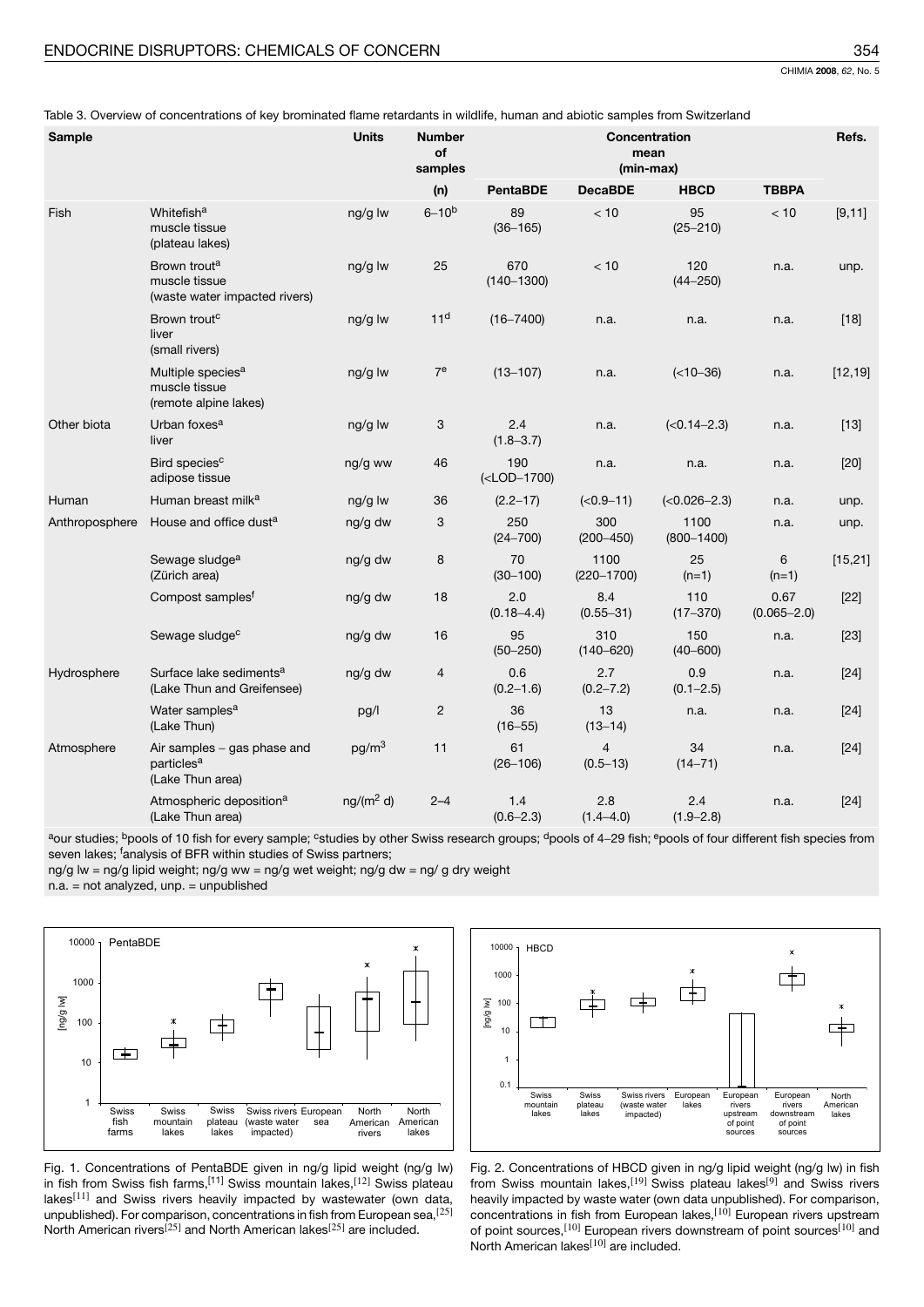tions were comparable to other European countries.[25,27]

On the basis of Swiss fish data, we conclude that multiple sources contribute to the contamination of fish with PentaBDE and HBCD, and that the atmosphere and surface waters are important transport media. DecaBDE and TBBPA could not be detected in Swiss fish. For TBBPA this was also true for other biological and abiotic samples, whereas DecaBDE was found in different abiotic samples, as we will see below. In general, concentrations of key BFR in Switzerland are comparable to those found in other European countries.

## **BFR in Abiotic Samples**

Our fish data point towards multiple sources for BFR in the environment, with PentaBDE and HBCD exhibiting the highest concentrations. We will now discuss data from selected abiotic samples from the atmosphere, hydrosphere and anthroposphere (air samples, lake sediments and sewage sludge) to expand and verify our previous conclusions.

Concentrations of PentaBDE, DecaBDE and HBCD in sewage sludge (two independent studies<sup>[15,23]</sup> on a total of 24 waste water treatment plants) ranged from 30–250 ng/g dry weight, from 140–1700 ng/g dry weight and from  $25-600$  ng/g dry weight, respectively. TBBPA was only found in one single sample at a much lower concentration (6 ng/g dry weight). $[21]$  In contrast to fish and other biota samples, DecaBDE is the dominating BFR in sewage sludge. This holds also true for lake sediments and atmospheric deposition samples, where DecaBDE turned out to be the dominant BFR, whereas HBCD and PentaBDE concentrations are comparable. DecaBDE is thus dominant in abiotic samples but not present in detectable concentrations in biotic samples. Obviously, DecaBDE is not very bioaccumulative, either because it has a very low bioavailability and/or because it is rapidly eliminated.

### **Human Exposure to BFR**

So far, only limited data on human exposure to BFR could be collected for the Swiss population. A survey on BFR in human breast milk revealed that exposure to PentaBDE and HBCD in Switzerland was in the same range as in other European countries.<sup>[28]</sup> International studies suggest that in addition to dietary intake uptake of BFR *via* house dust and other indoor exposure routes may be important, as well. Food concentrations are assumed to be comparable to other European countries, as evidenced by similar concentrations in biological samples. A small survey on dust concentrations in Switzerland (Table 3) revealed comparable concentrations to European data.<sup>[29]</sup> Toddlers are particularly exposed to contaminated house dust, because they spend a lot of their time close to the floor, and because they transfer dust from hands to the mouth. Toddlers are estimated to ingest up to 100 mg house dust per day.<sup>[30]</sup> This would result in a daily uptake of about 25 ng of PentaBDE, 30 ng of DecaBDE, and 100 ng of HBCD. For PentaBDE, this corresponds roughly to the estimated daily uptake by adults *via* food of 35 ng.<sup>[31]</sup>

Occupational exposure may also increase human body burden. This has been demonstrated for workers in the electronic dismantling industry, where BFR containing plastic materials are processed. Furthermore, high amounts of flame-retarded materials are present also in other workplace environments such as aircrafts and trains, which for obvious reasons have to meet very stringent fire security standards. In such environments, dust likely contains abraded particles of flame-proofed materials such as textile fibres, originating from seats, carpets and other textiles. This suspicion could be confirmed by analyses of dust collected in a commercial airplane, where high concentrations of DecaBDE and PentaBDE were observed.<sup>[32]</sup> Future studies should focus on such workplaces and explore the possibilities to reduce human exposure to BFR, while maintaining high fire safety standards.

## **Temporal Trends**

In addition to current exposure data, temporal trends of environmental concentrations are a key element for assessing the impact of chemicals. This is especially true for chemicals such as BFR, which have long-lasting life cycles between production and disposal, and for which large reservoirs are building up in the anthroposphere. For such chemicals, the current input into the environment may lag behind the production trend by years or decades. Lake sediments are natural archives, recording the deposition of hydrophobic, non-degradable chemicals. For example, a decreasing deposition of PCB into sediments of Lake Greifensee has been observed since the 1960s,<sup>[33]</sup> most likely caused by the phase out and ban of these chemicals. Fig. 3 shows the historical record of BFR concentrations in the sediments of Lake Greifensee.<sup>[14]</sup> For DecaBDE and HBCD, concentrations started to rise in the mid-1970s and are still continuing to increase. The data point towards a further increase in the future, maybe at a reduced rate. As both chemicals are produced and used today, future concentrations are hard to predict.

Buser et al.<sup>[34]</sup> estimated temporal trends of DecaBDE in freshwater sediments in Switzerland on the basis of a dynamic substance flow model for the Swiss anthroposphere.<sup>[35]</sup> Buser et al.<sup>[34]</sup> predicted maximum concentrations in the mid-1990s and declining levels thereafter, mainly owing to technological improvements in waste management. Besides inaccurate assumptions for some model parameters, contributions from foreign emission sources exhibiting different temporal trends or local emission sources around Lake Greifensee may constitute possible reasons for the discrepancy between the model of Buser et al. and actual environmental data. For Penta-BDE, concentrations increased until 1995 and remained constant since then. Presumably, this is the consequence of the reduced consumption of PentaBDE in Europe in anticipation of its ban, which was issued in Switzerland in 2005. Similar temporal trends have been observed in three sediment cores from Lake Thun. Our observations in lake sediments were confirmed by a comparison of PentaBDE concentrations in recent sewage sludge with levels in archived sludge from the same treatment plants collected in 2002 and 1993. Concentrations of DecaBDE increased by a factor of five between 1993 and 2002, whereas concentrations of PentaBDE decreased by a factor of two<sup>[15]</sup> in the same period of time.

#### **Sources and Transport of BFR**

In the preceding paragraphs, we discussed environmental concentrations and temporal trends of BFR. In order to reduce environmental levels, however, knowledge on transport and transformation processes is needed. Levels in biota and abiotic sample material imply atmospheric transport as a major pathway and municipal sewer systems as an important source for input into surface waters. In addition, the fact that PentaBDE concentrations in whitefish from ten lakes of the Swiss plateau correlate positively ( $r^2 = 0.68$ ) with the surface area-to-volume ratio of these lakes (Fig. 4) points towards atmospheric deposition on the lake surface as an important input pathway.[11]

To address these questions in more detail, a comprehensive field study on BFR mass flows in the Lake Thun area was started in 2006. This study is based on air samples, atmospheric deposition samples, water samples taken at the inlet and outlet of the lake, at wastewater treatment plants and from the lake itself. Fish and sediment samples from the lake were investigated as well. First data indicate that for PentaBDE and DecaBDE the atmospheric and aquatic input are similar. Sedimentation is the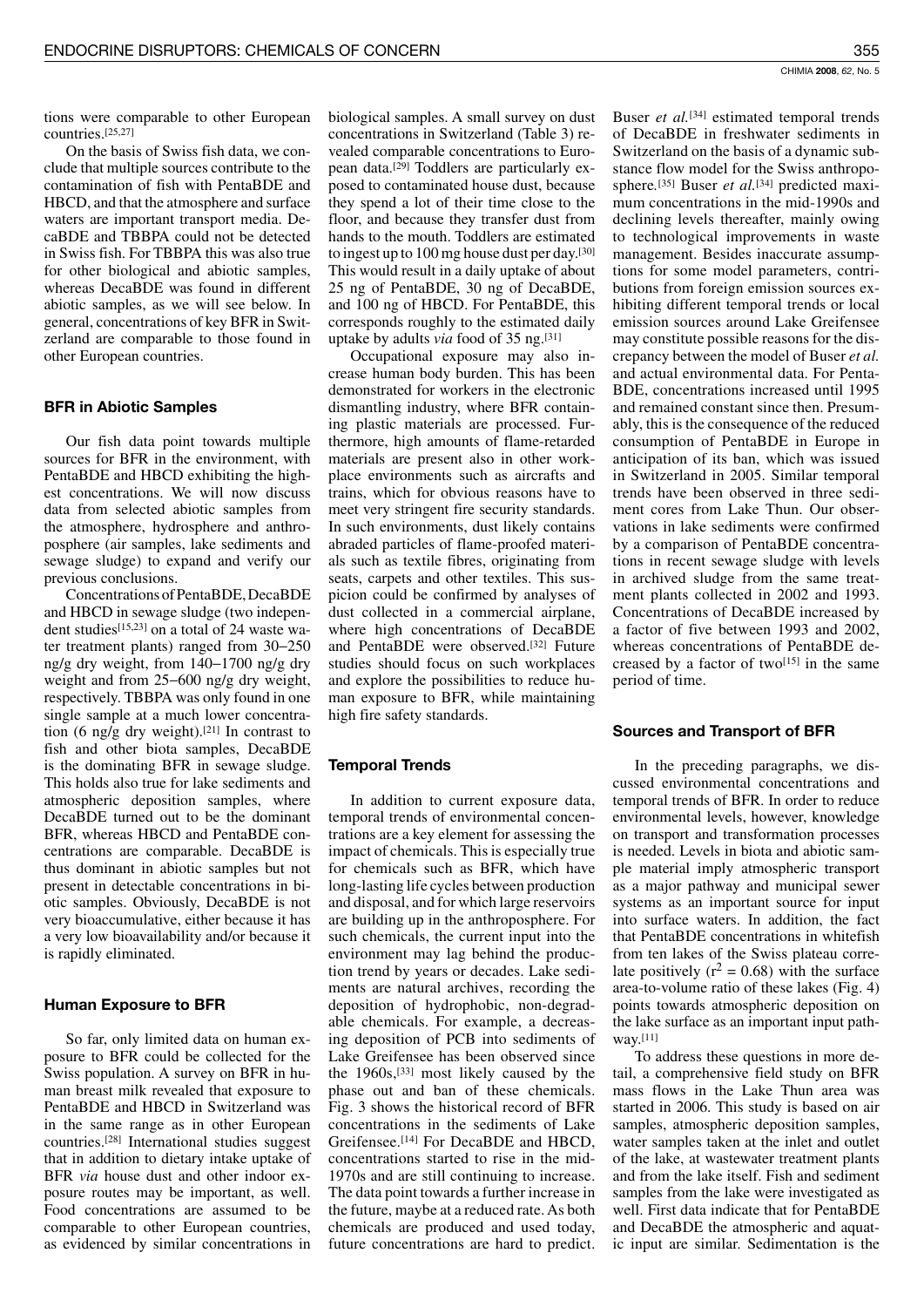



Fig. 3. Concentrations (ng/g dry weight) of PentaBDE, DecaBDE, HBCD, PCB, and polychlorinated-p-dioxin and furans (PCDD/F) in sediments of Lake Greifensee.

Fig. 4. PentaBDE concentrations (ng/g lipid weight) in whitefish (Coregonus sp.) versus surface/volume (km<sup>-1</sup>) ratios of ten Swiss lakes (1: Lake Geneva, 2: Lake Thun, 3: Lake Lucerne, 4: Lake Constance, 5: Lake Zug, 6: Lake Neuchâtel, 7: Lake Sempach, 8: Lake Zürich, 9: Lake Biel, 10: Lake Greifensee).

dominant removal process for DecaBDE whereas for PentaBDE a relevant proportion is also eliminated from Lake Thun through the outflow of the River Aare.

## **Modelling the Partitioning and the Fate of PBDE on a Local Scale**

To enhance the identification of relevant processes responsible for the transfer of PentaBDE and DecaBDE to the environment, a multimedia mass balance model was tailor-made for Lake Thun as the study ecosystem. The model, which was developed in close collaboration with Martin Scheringer and Konrad Hungerbühler (Swiss Federal Institute of Technology, ETHZ), includes three bulk compartments: atmosphere (consisting of the gaseous phase, fine aerosols and coarse particles), lake water (consisting of the dissolved phase, suspended particles and fish) and bottom sediment (consisting of solid sediment and pore water). Mass balance equations for each compartment were set up, including advective and diffusive transfer processes. Important transformation processes possibly occurring in the environment, such as photodegradation, reaction with atmospheric OH radicals and biodegradation were considered as well. Measured concentrations in the atmosphere and in tributary rivers served to define the input of these chemicals into Lake Thun. Steady-state calculations, assuming constant PentaBDE and DecaBDE input, enabled the verification of the measured concentrations in the water and sediment compartment. Considering the model uncertainty, the calculated concentrations were close to the measured levels. Calculations showed that the atmosphere is a relevant input pathway for PentaBDE and DecaBDE into Lake Thun and that water and sediment compartments represent the main inventories of these chemicals. Finally, a large proportion of these compounds is buried in sediments. Accumulation in sediments, representing a final sink, was particularly observed for DecaBDE.

In a second step, different scenarios of future PentaBDE and DecaBDE usage were investigated by dynamic modeling. For instance, an immediate stop of input of PentaBDE and DecaBDE into Lake Thun would result in a residual mass of 10% in the active compartments of Lake Thun after a decade. The remaining 90% would be partially degraded and to a major extent buried in deep sediments.

In a further study, the model could also be extended to other existing or newly developed chemicals. Thus, it is an effective and complementary tool to the complex and demanding direct measurements of chemicals in the environment, providing valuable contributions to a comprehensive risk assessment.

## **Environmental Transformation of DecaBDE**

Transformation processes often reduce the overall environmental threat of a toxic compound by a reduction of its

concentration and a simultaneous formation of less toxic products. In contrast, for DecaBDE the formation of harmful transformation products has been observed in photodegradation experiments in organic liquids<sup>[36]</sup> and has been supposed for microbial degradation. Therefore, we decided to study these processes in more detail. In collaboration with our partners from Eawag, we were able to show for the first time that DecaBDE undergoes microbially mediated transformation under anaerobic conditions.<sup>[16]</sup> Our study in digested sewage sludge revealed a slow transformation of DecaBDE into nona- and octabromodiphenyl ethers, which are known to possess more harmful properties than the precursor DecaBDE.

Within our photodegradation studies, we focused on the transformation of DecaBDE on kaolinite as a model soil mineral. Upon exposure of very thin layers (micrometer range) of DecaBDE to artificial and real sunlight, rapid degradation was observed.[17] The observed half-life of 50–70 min compares well with data from photodegradation experiments in organic liquids, but is much shorter than half-lives observed in studies with soil and sediments using thicker layers. We believe that the limited penetration of light into thick soil and sediment layers as used in other studies is the main reason for the observed differences. As other authors have reported before  $(e.g.<sup>[36]</sup>)$ , we also observed an intermediate formation of brominated dibenzofurans, which are known to possess a high toxic potency.